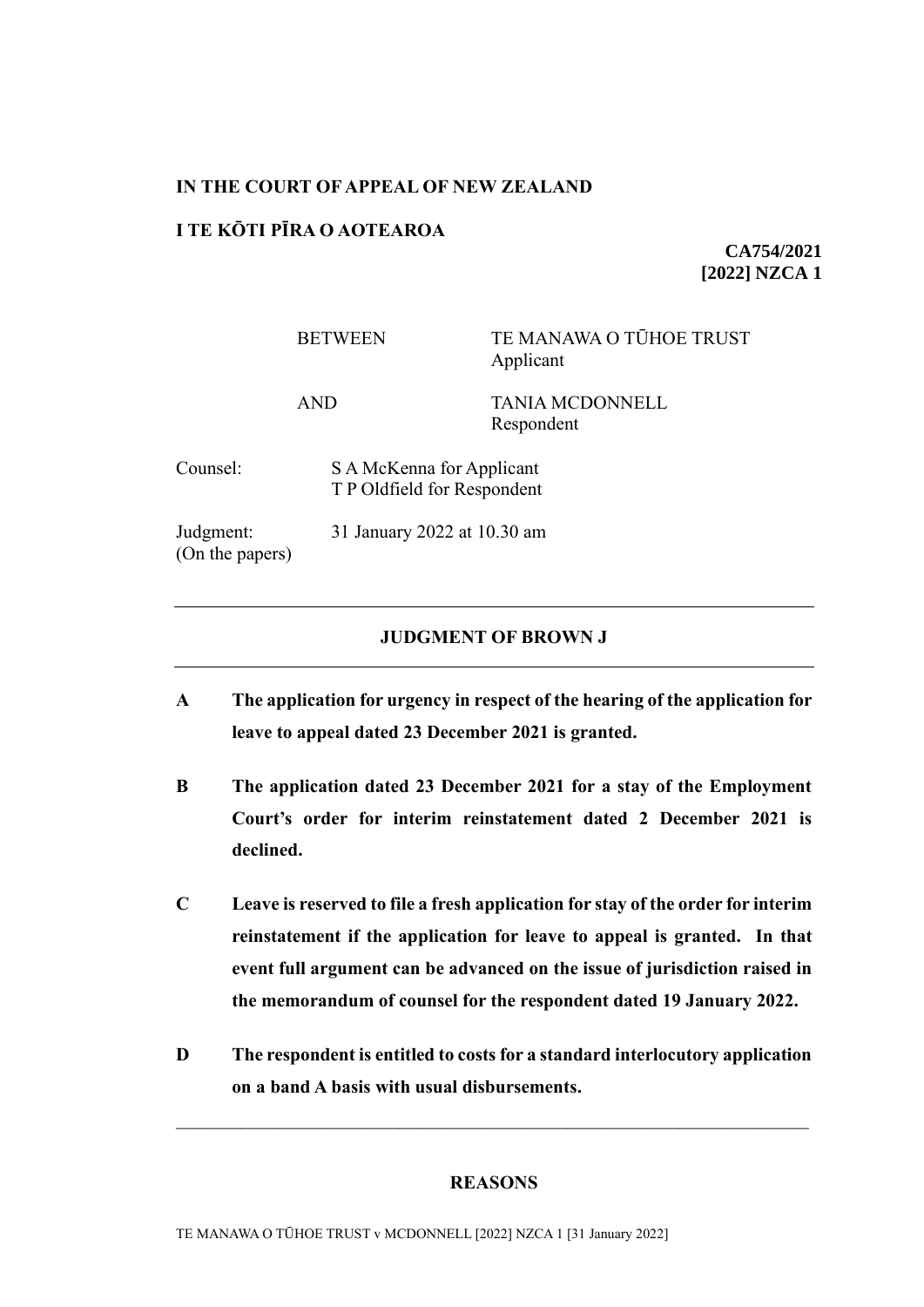[1] On 20 January 2022 in my capacity as Duty Judge I declined the applicant's application for a stay of an order of the Employment Court for the interim reinstatement of the respondent with reasons to follow. These are my reasons.

## **Relevant background**

[2] On 4 March 2019 the respondent commenced work with the applicant (the Trust) as its board administrator. Her employment continued until 14 May 2021 when she was dismissed on the grounds of redundancy. She lodged a claim in the Employment Relations Authority alleging that the Trust's decision to dismiss her was unjustified. Her application to the Authority under s 127 of the Employment Relations Act 2000 (the Act) was unsuccessful.<sup>1</sup> However her challenge to the Authority's determination was successful in the Employment Court which granted her application for interim reinstatement.<sup>2</sup>

[3] On 23 December 2021 the Trust filed an application in this Court under s 214 of the Act for leave to appeal against the Employment Court's decision. At the same time it filed an application pursuant to r 12(3) of the Court of Appeal (Civil) Rules 2005 for a stay of the Employment Court's order for interim reinstatement. It also sought urgency for the hearing of its application for leave to appeal.

### **Stay applications: relevant principles**

[4] In determining whether or not to grant a stay under r 12(3), the Court must weigh the factors "in the balance" between the successful litigant's rights to the fruits of a judgment and "the need to preserve the position in case the appeal is successful".<sup>3</sup> Factors to be taken into account in this balancing exercise include:<sup>4</sup>

- (a) Whether the appeal may be rendered nugatory by the lack of a stay;
- (b) The bona fides of the applicant as to the prosecution of the appeal;

<sup>1</sup> *McDonnell v Board of Trustees of Te Manawa o Tūhoe Trust* [2021] NZERA Auckland 388.

<sup>2</sup> *McDonnell v Board of Trustees of Te Manawa o Tūhoe Trust* [2021] NZEmpC 214 [Employment Court decision].

<sup>&</sup>lt;sup>3</sup> *Duncan v Osborne Building Ltd* (1992) 6 PRNZ 85 (CA) at 87.

<sup>4</sup> *Keung v GBR Investment Ltd* [2010] NZCA 396, [2012] NZAR 17 at [11].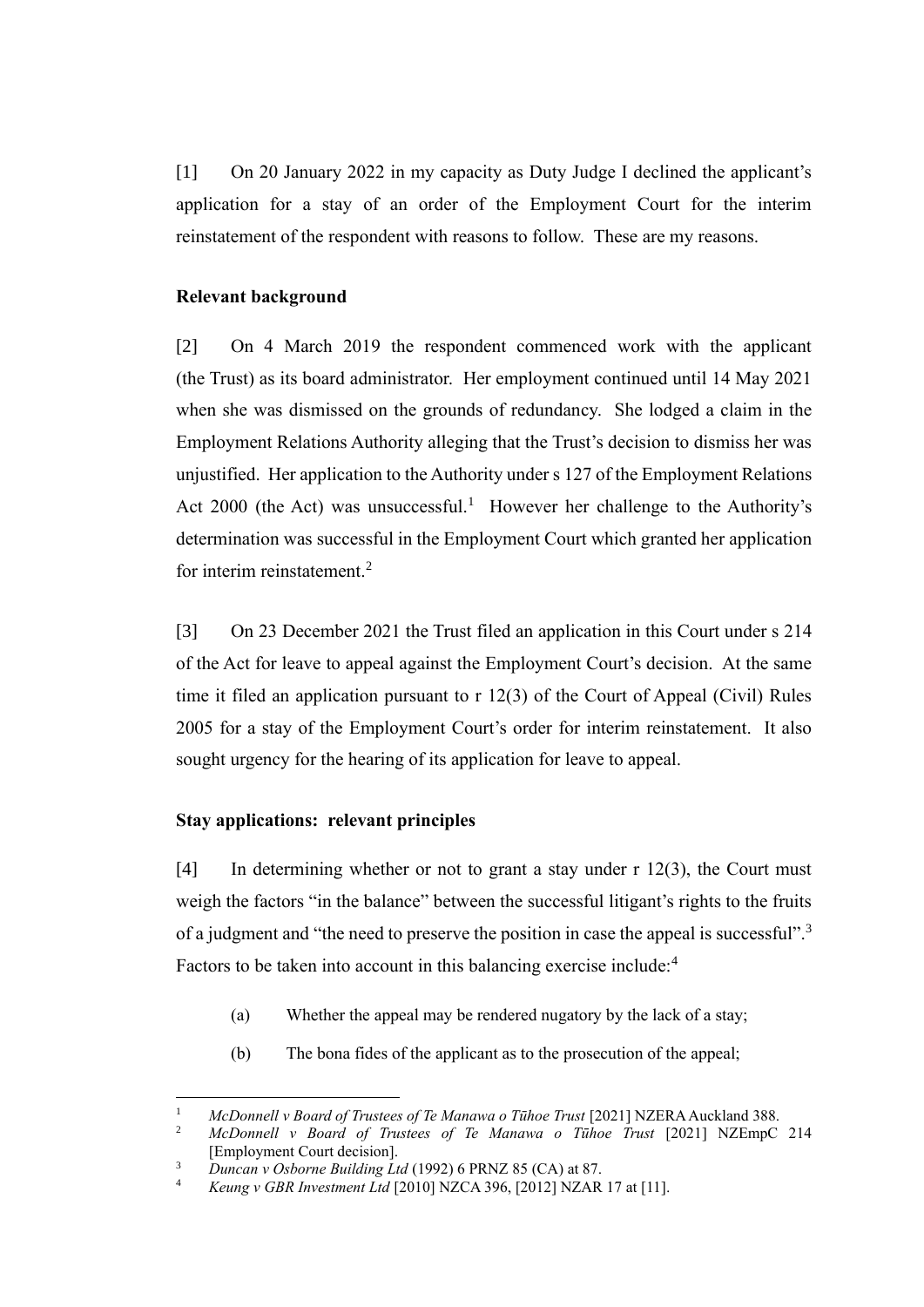- (c) Whether the successful party will be injuriously affected by the stay;
- (d) The effect on third parties;
- (e) The novelty and importance of questions involved;
- (f) The public interest in the proceeding; and
- (g) The overall balance of convenience.

While that list does not include the apparent strength of the appeal, that is treated as an additional factor.

#### **Analysis**

[5] While it is not of great moment, the present case does not involve an appeal as of right. The Trust's intended appeal may only proceed if this Court is of the opinion that the questions of law involved are of sufficient general or public importance, or for any other reason, to justify an appeal.<sup>5</sup> However, assuming leave were to be granted, I do not consider that the appeal would be rendered nugatory by the absence of a stay. Nor do I doubt the Trust's bona fides in respect of the prosecution of its application for leave. It has sought urgency which has been granted.

[6] By contrast I am of the view that if a stay were to be granted and the interim reinstatement reversed, the position of the respondent would be injuriously affected. I consider that it would be difficult for the respondent to take back the reins of her role as board administrator if that role was disestablished and the various tasks involved are contracted out to a third party. I agree with the submission for the respondent that the longer that she is absent from the workplace the more difficult reintegration would become.

[7] The only third party involved is the independent contractor engaged by the Trust to perform the tasks previously undertaken by the respondent. Referring to that arrangement the Employment Court observed:<sup>6</sup>

[68] … there is little or no risk of the Trust being in breach of that agreement merely because it has to deal with Ms McDonnell's reinstatement. The contract with the service provider is between independent contractors and

<sup>&</sup>lt;sup>5</sup> Employment Relations At 2000, s 214(3).

Employment Court decision, above n 2.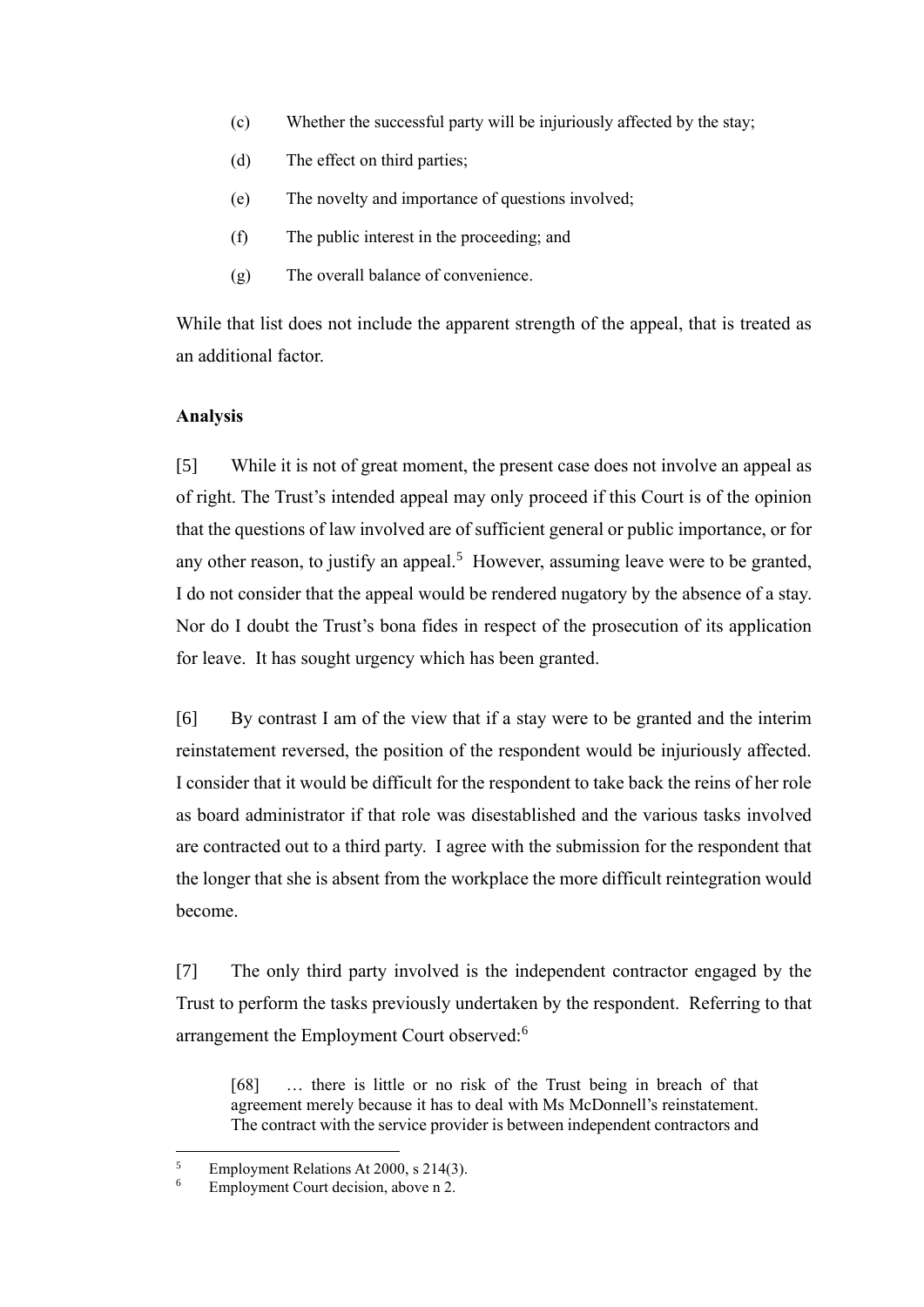can, if necessary, be terminated. The Trust may be in a worse position in one sense, because it may have a period of time when its actual costs increase if it has to pay Ms McDonnell and the private provider, but that is not likely to be for very long. The Trust has the contractual power to avert any ongoing costs.

[8] The third party's entitlement is only to be paid during the period of its retainer. I do not consider that there would be any relevant prejudice for the independent contractor if the contractual arrangement is lawfully terminated or a deferral arrangement put in place.

[9] I do not consider that factors  $(e)$  and  $(f)$  are significant in the analysis. However in my view the conduct of the Trust subsequent to the Employment Court's decision of 2 December 2021 weighs against the grant of a stay. It was necessary for the respondent to apply to the Employment Court for a compliance order which was granted in a judgment dated 22 December 2021.<sup>7</sup> As the Judge explained:

[18] I am satisfied that no steps were taken to give effect to the order for reinstatement at any time from the date of the judgment until now. Attempts to negotiate a settlement do not excuse the failure to comply. In approaching the matter as the Trust did it accepted the risk that, if the negotiations were unsuccessful, it was exposed to the application it now faces. It follows I do not accept Mr McKenna's submission that the breach is minor, meaning it should not be a factor in considering whether it a compliance order should be made. The breach was not for the few days between the cessation of negotiations and when the application was filed. It was from the date of the judgment until now, which places an entirely different light on the extent of the non-compliance.

The Judge went on to observe that the Trust had given every indication that it intended to continue on the path it established after the judgment was issued, which was to not have the respondent reinstated to work.<sup>8</sup>

[10] Taking all these factors into consideration it is my view that the balance of convenience falls significantly in favour of the respondent.

[11] In reaching that conclusion I have not given weight to factors (e) and (f). However if on the determination of the Trust's application for leave to appeal this Court were to form a different view and grant leave to appeal, then I consider it is

<sup>&</sup>lt;sup>7</sup> *McDonnell v Board of Trustees of Te Manawa o Tūhoe Trust* [2021] NZEmpC 232.

At  $[20]$ .